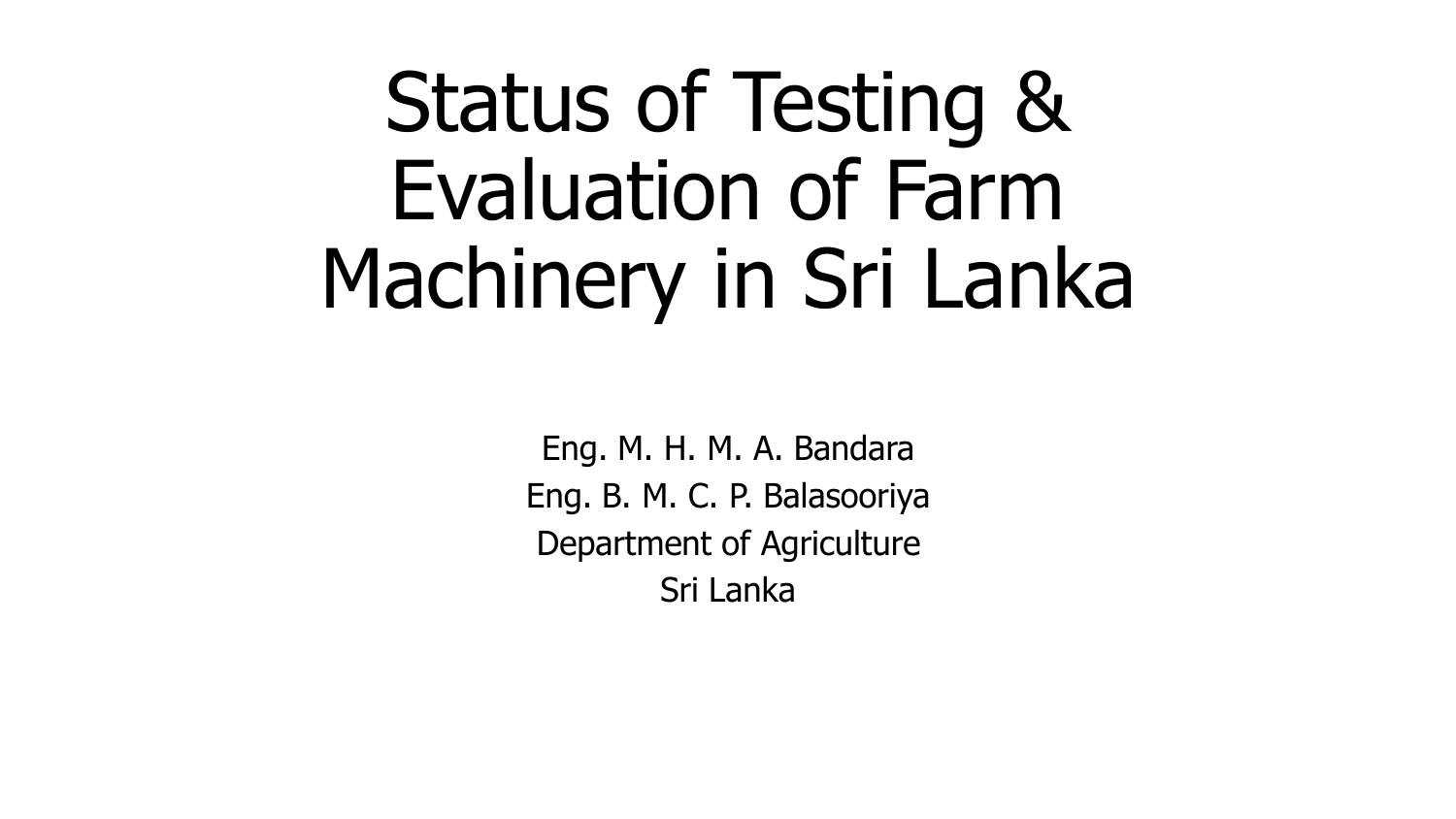### Sri Lanka and her Agricultural Background

- 
- 
- 
- Avg land holding size  $-1.0$  ha
- 

- Land area  $-60,600 \text{ km}^2$
- Population 20.3 million
- Arable area  $-30\%$  of the total land area
	-
- Main crops Paddy, Maize, Vegetable, Fruits, Spices, Grain Legumes, oil crops and root crops
- Plantation crops Tea, Coconut, Rubber, **Sugarcane**

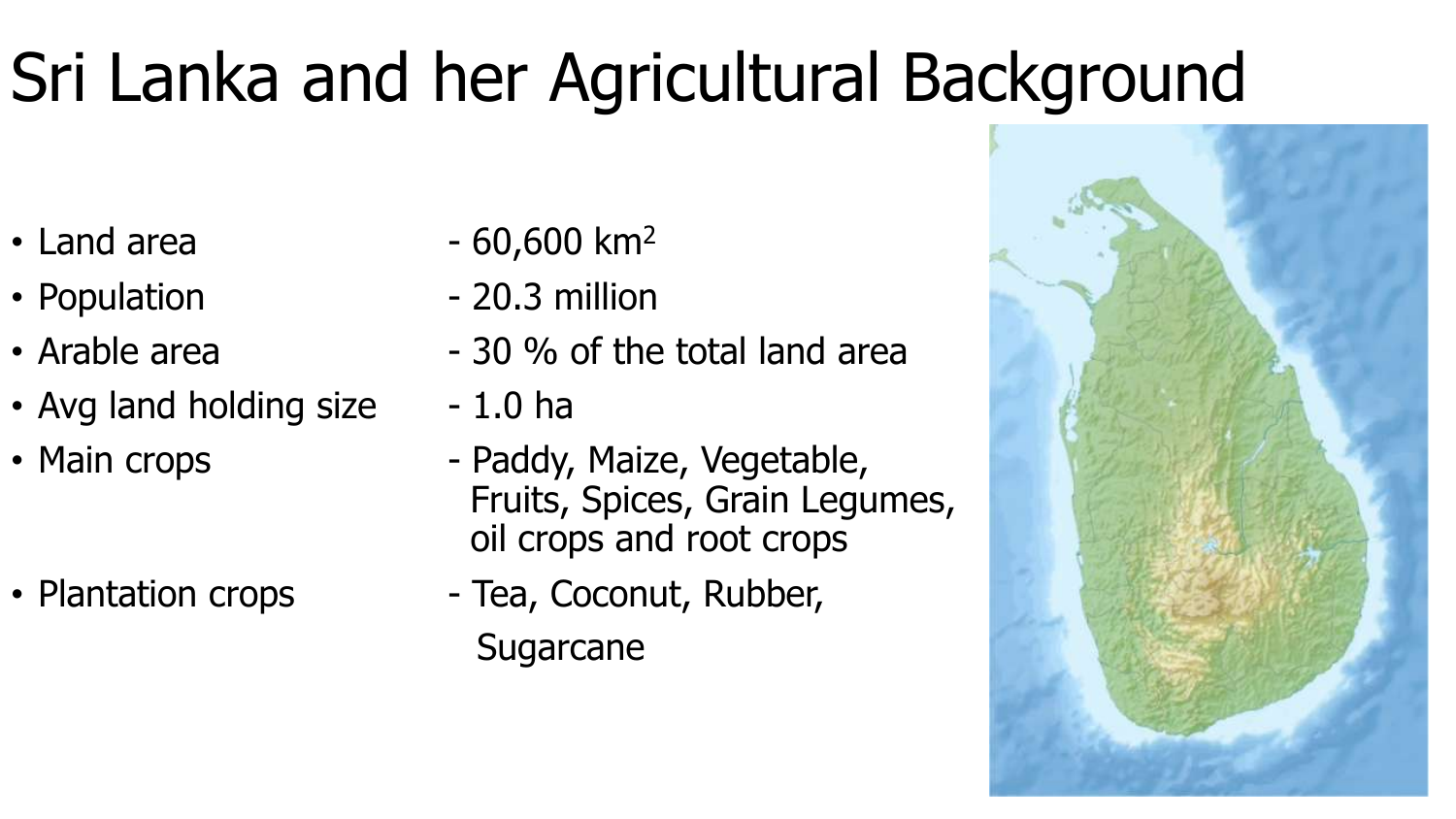#### Sri Lanka and her Agricultural Background……

- Temperature variation: Low country :  $24 \text{ C}^0 - 32 \text{ C}^0$ Up country :  $18 C^0 - 27 C^0$
- Main Cultivation seasons: Two seasons: Yala and Maha • Annual rainfall: 1600 – 1700 mm

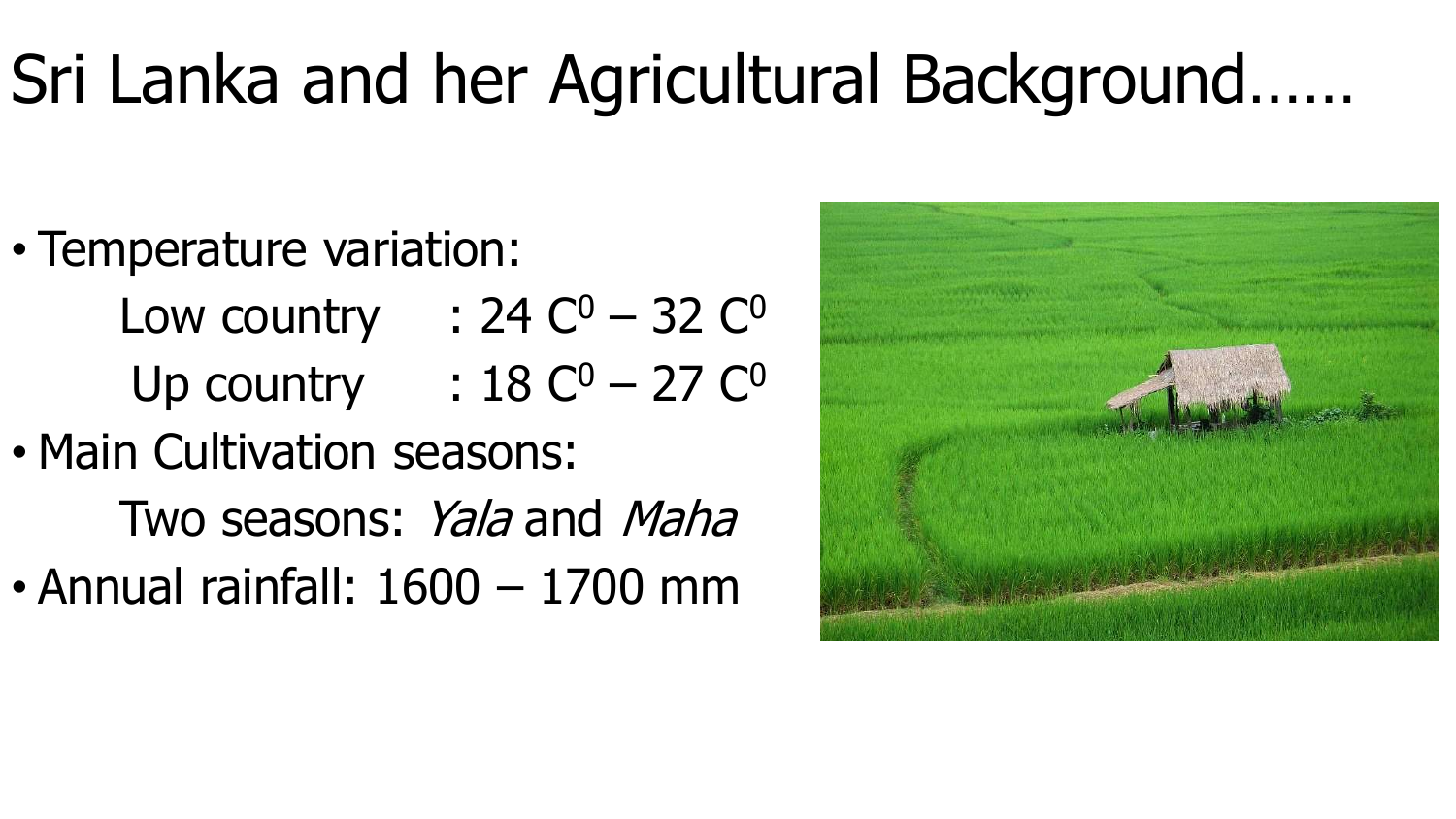#### Employed population by major industry group - 1992 - 2012

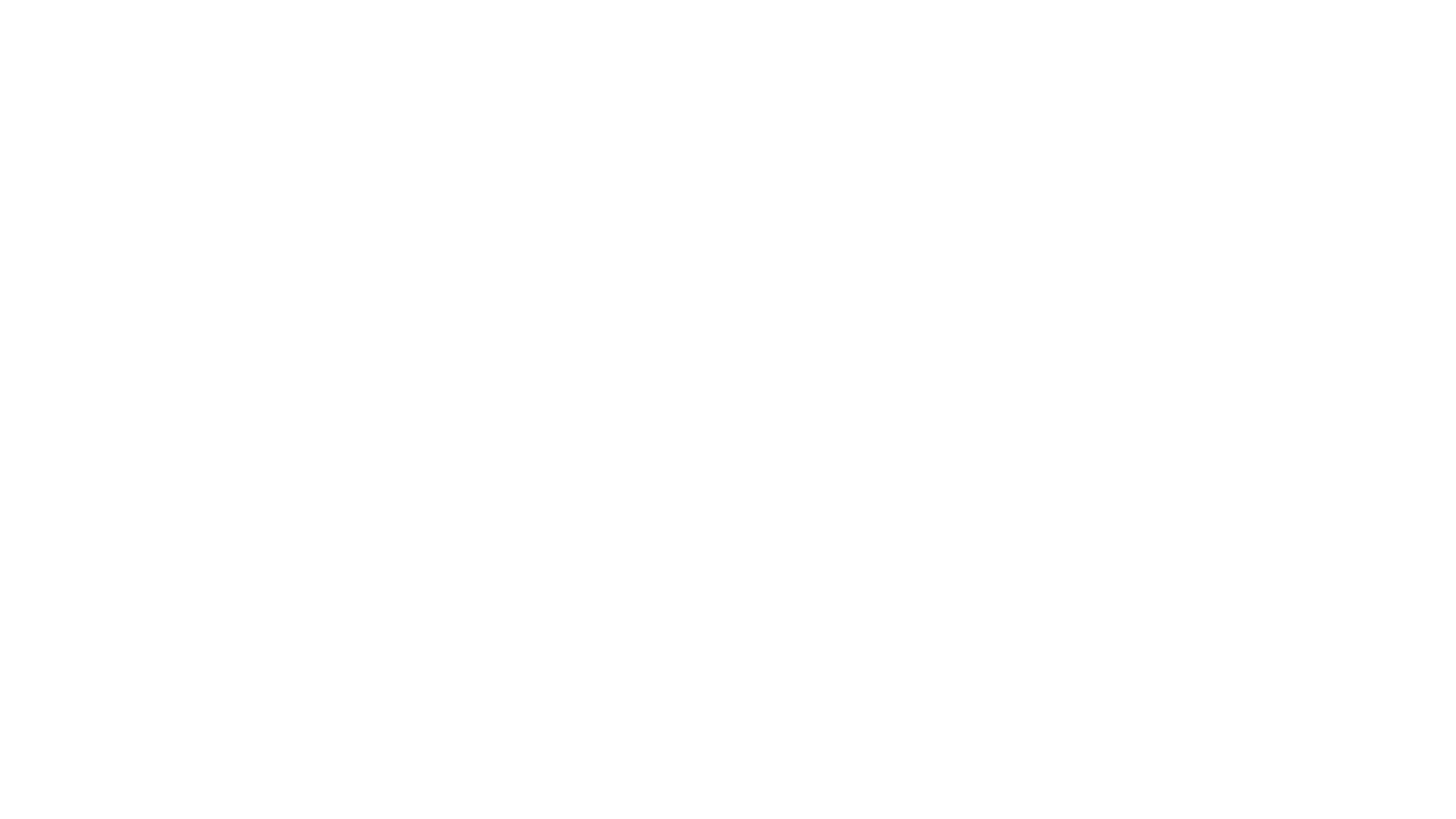#### Situation of Farm Mechanization

- Labour shortage in peak demanding period
- Cultivated area increased
- Bulk to handle is increased with increased yield
- Timely cultivation is encouraged
- Consumer is more quality concerned
- With the limited resources Productivity improvement is identified as a priority

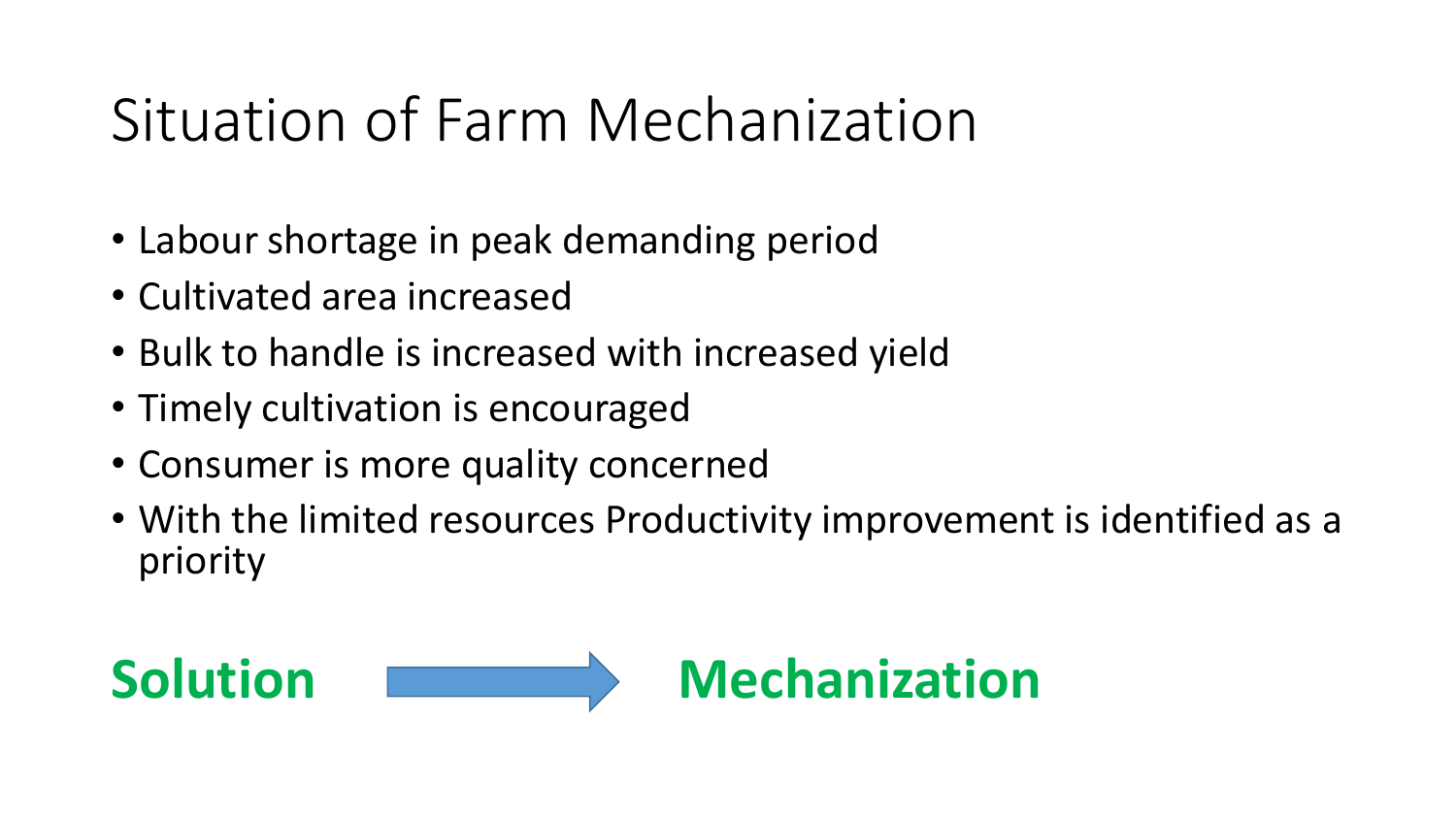#### Annual Sales of Major Farm Machinery in the **Country**

| Year      | 2 wheel<br><b>Tractors</b> | 4 Wheel<br><b>Tractors</b> | Combine<br><b>Harvesters</b> | <b>Sprayers</b> | Trans<br>planters |
|-----------|----------------------------|----------------------------|------------------------------|-----------------|-------------------|
| 2011/12   | 14445                      | 7184                       | 2160                         | 26093           | n/a               |
| 12/13     | 9664                       | 5141                       | 1099                         | 6240            | 23                |
| 13/14 Aug | 2783                       | 1479                       | N/A                          | N/A             | 87                |
|           |                            |                            |                              |                 |                   |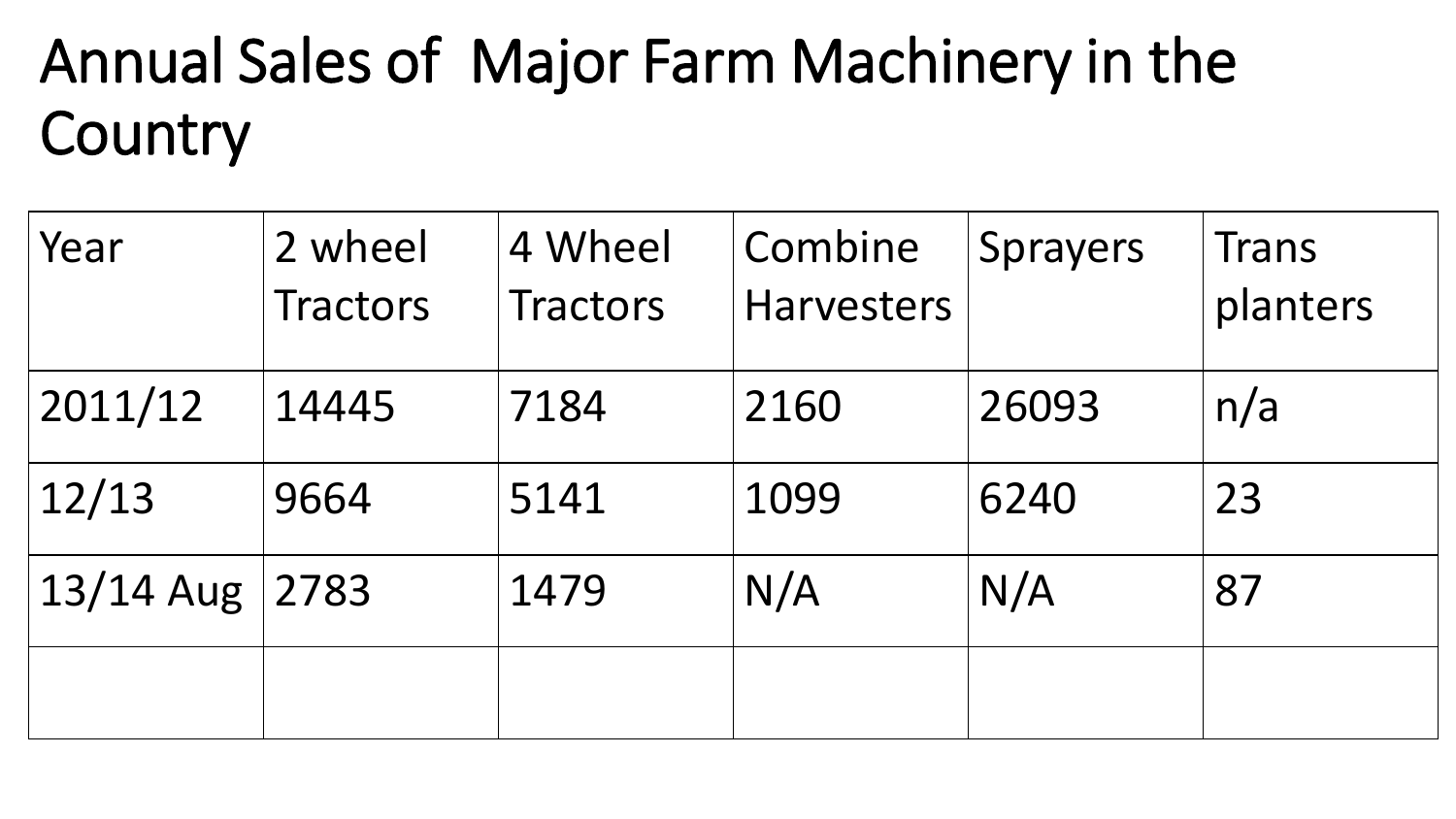#### Status of Mechanization

- 
- Vegetable cultivation Low level
- 
- Fruit sector The Low level
- Plantation crops Low level
- 
- Paddy Cultivation Highly mechanized
	-
- Other field crops Moderate mechanized
	-
	-
- Spices Very low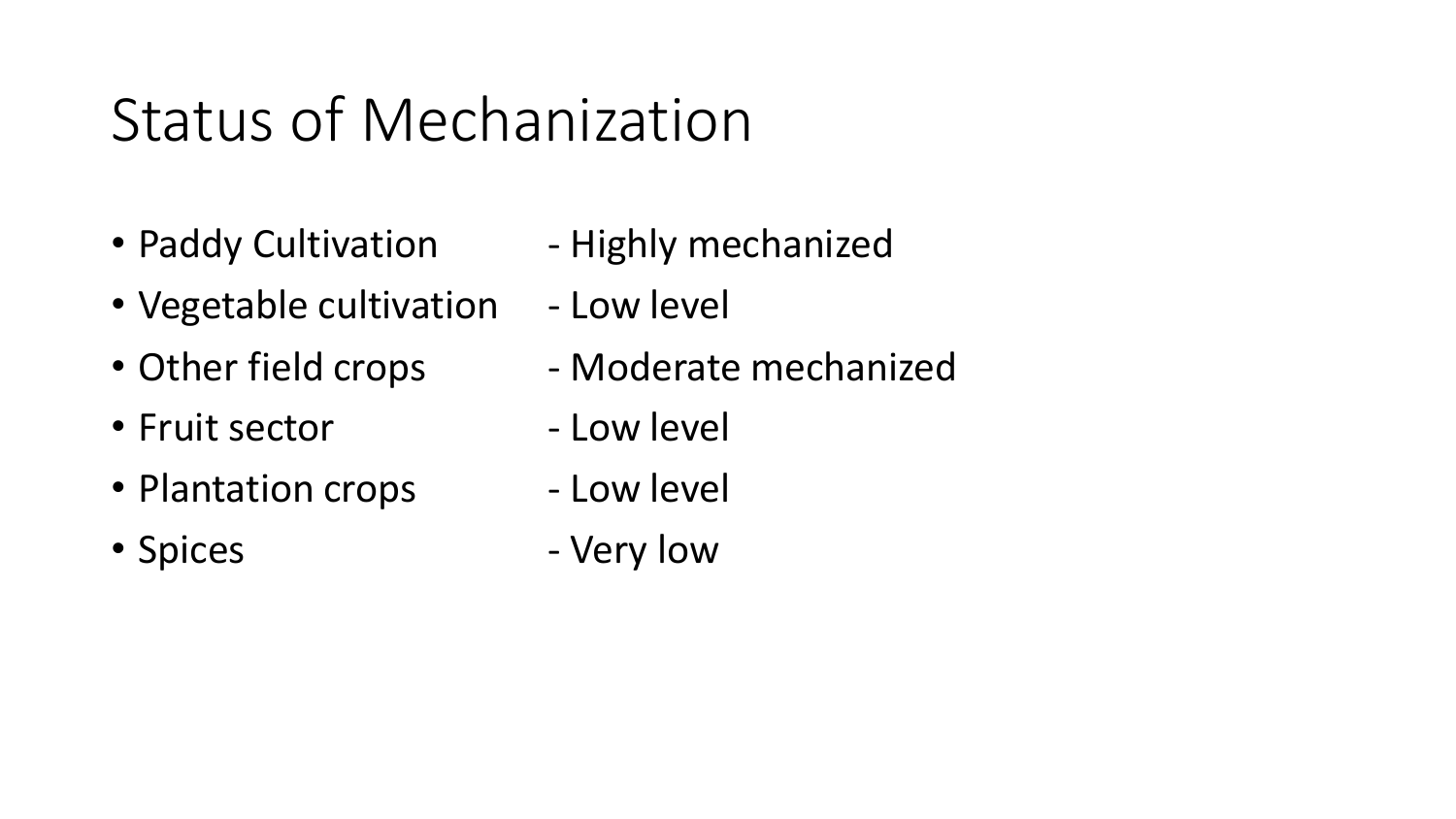#### Status of Mechanization\*

| Operation               | Paddy                           | <b>OFC</b> | Vegetable |
|-------------------------|---------------------------------|------------|-----------|
| <b>Land Preparation</b> | 98 %                            | 98 %       | 55 %      |
| Irrigation              | Irrigation<br>canals            | 45 %       | 65 %      |
| <b>Weed control</b>     | Majority<br>apply<br>herbicides | 20 %       | 20 %      |
| Pest control            | 100 %<br>Spraying               | 100 %      | 100 %     |
| <b>Harvesting</b>       | 85 %                            | $0\%$      | $0\%$     |
| Processing              | 98 %                            | $0\%$      | $0\%$     |

**\* Approximate figures**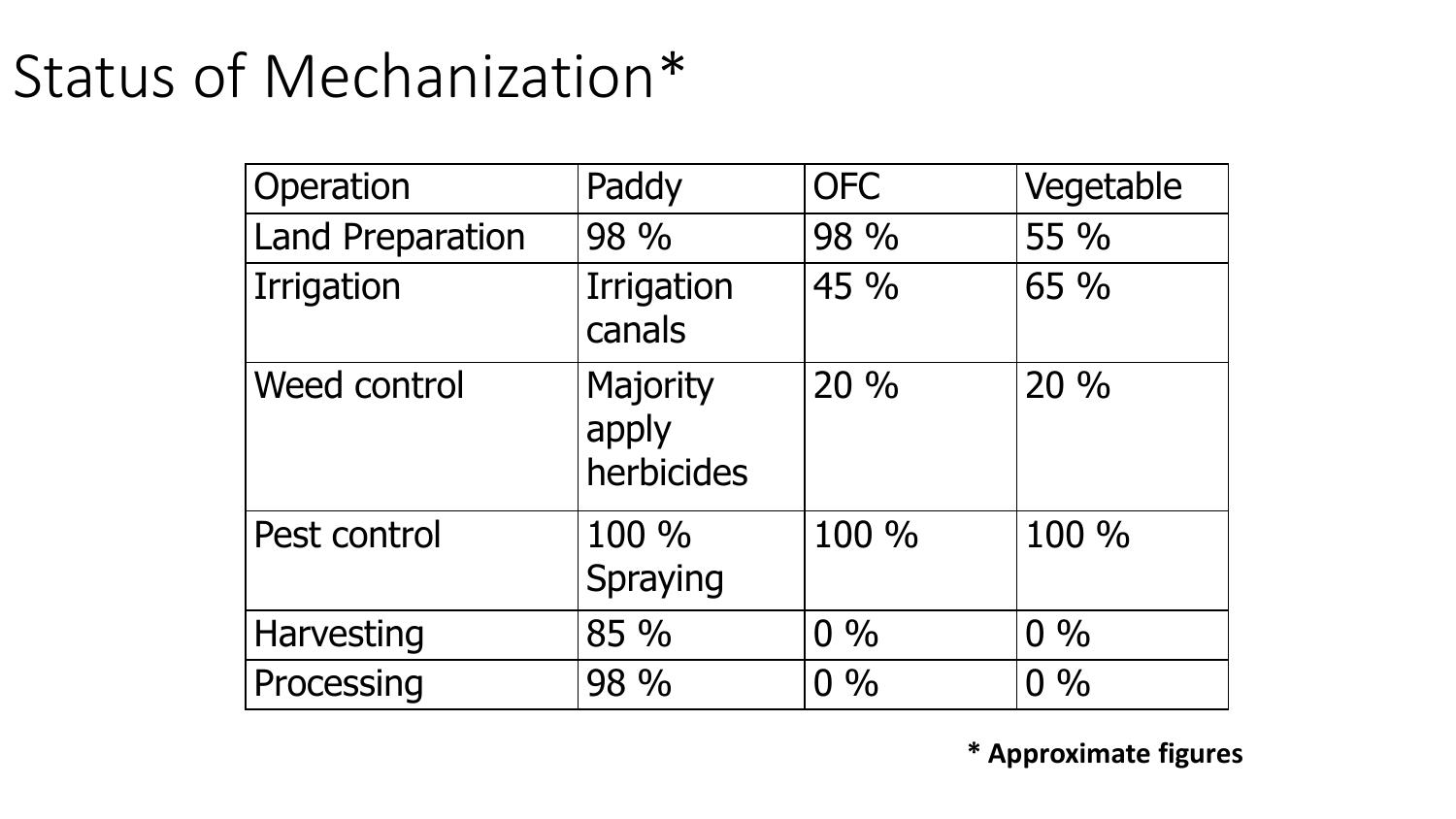#### Paddy Cultivation

- Most of the operations are mechanized
- Least mechanized areas
	- Land leveling
	- Bund cleaning and plastering
	- Plant establishment and weed management
	- Small scale seed paddy processing
	- Drying & Storage











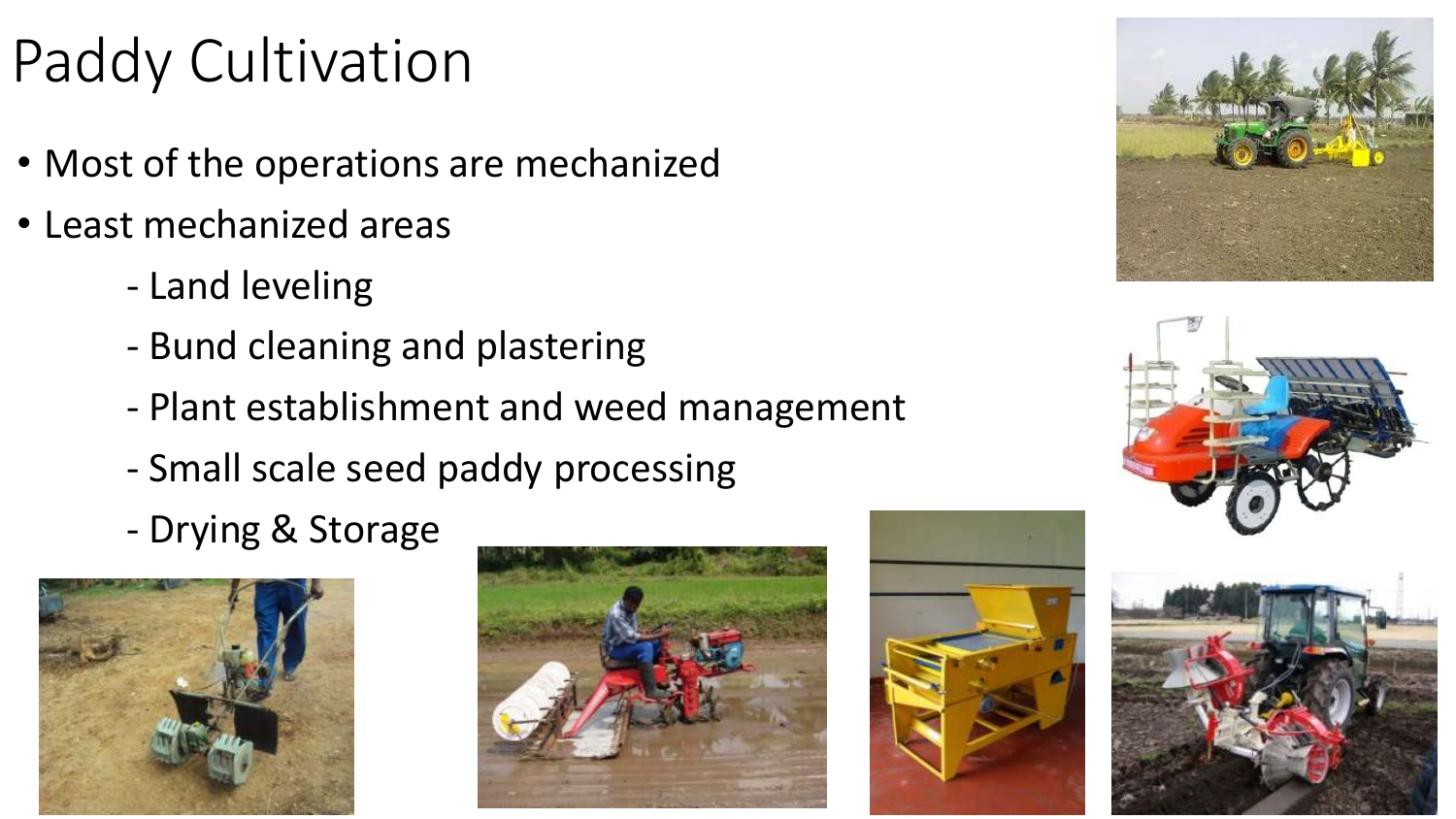#### Status of Machinery Supply

- Very few machinery are locally produced like water pumps, sprayers, seeders and hand tools
- Majority is imported
- However supply of machinery is not regulated
- Inferior quality machinery inflows to the country
- Local production also not supported by unfavorable trade policy and small local market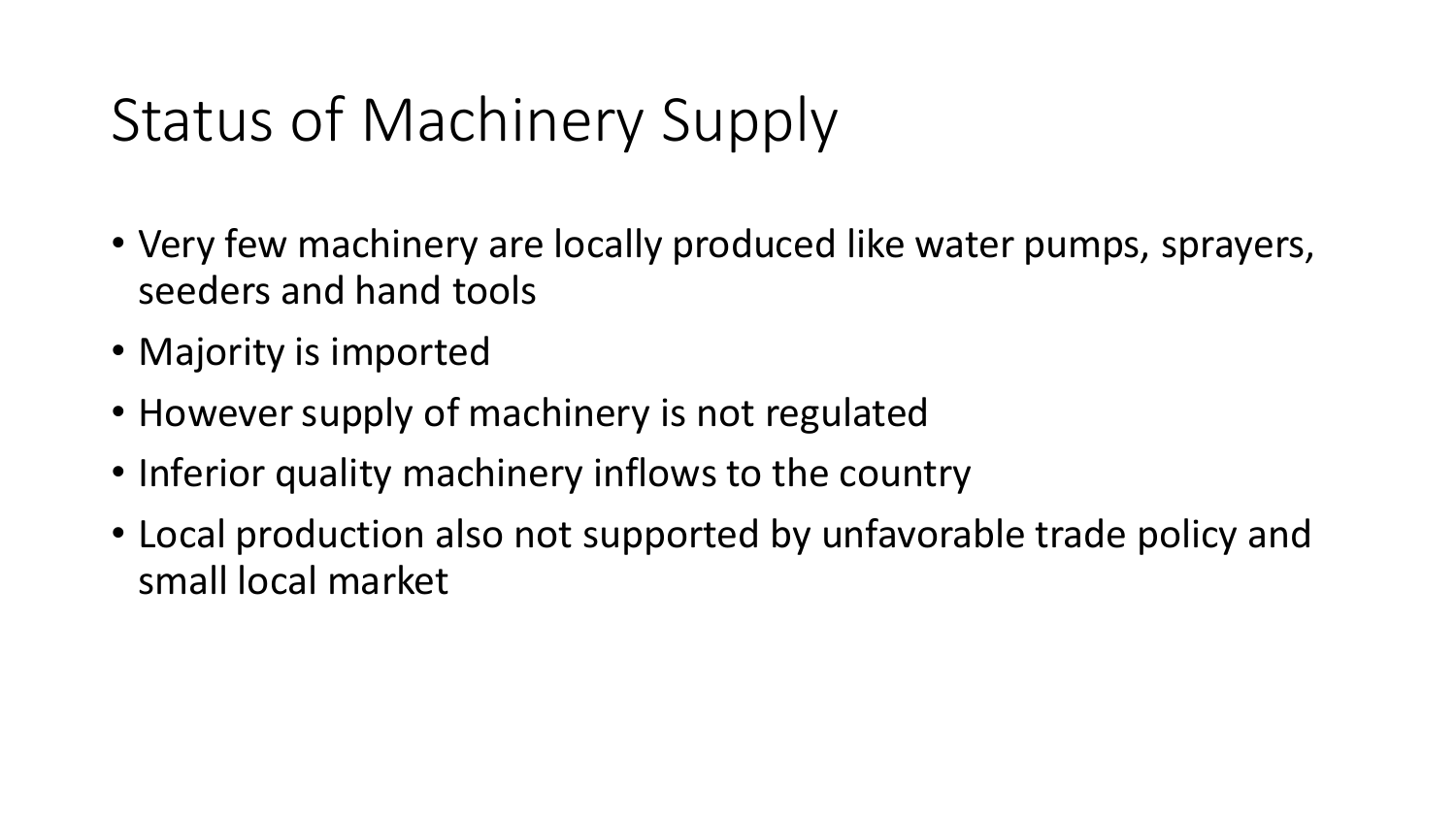#### Status of Institutional Support

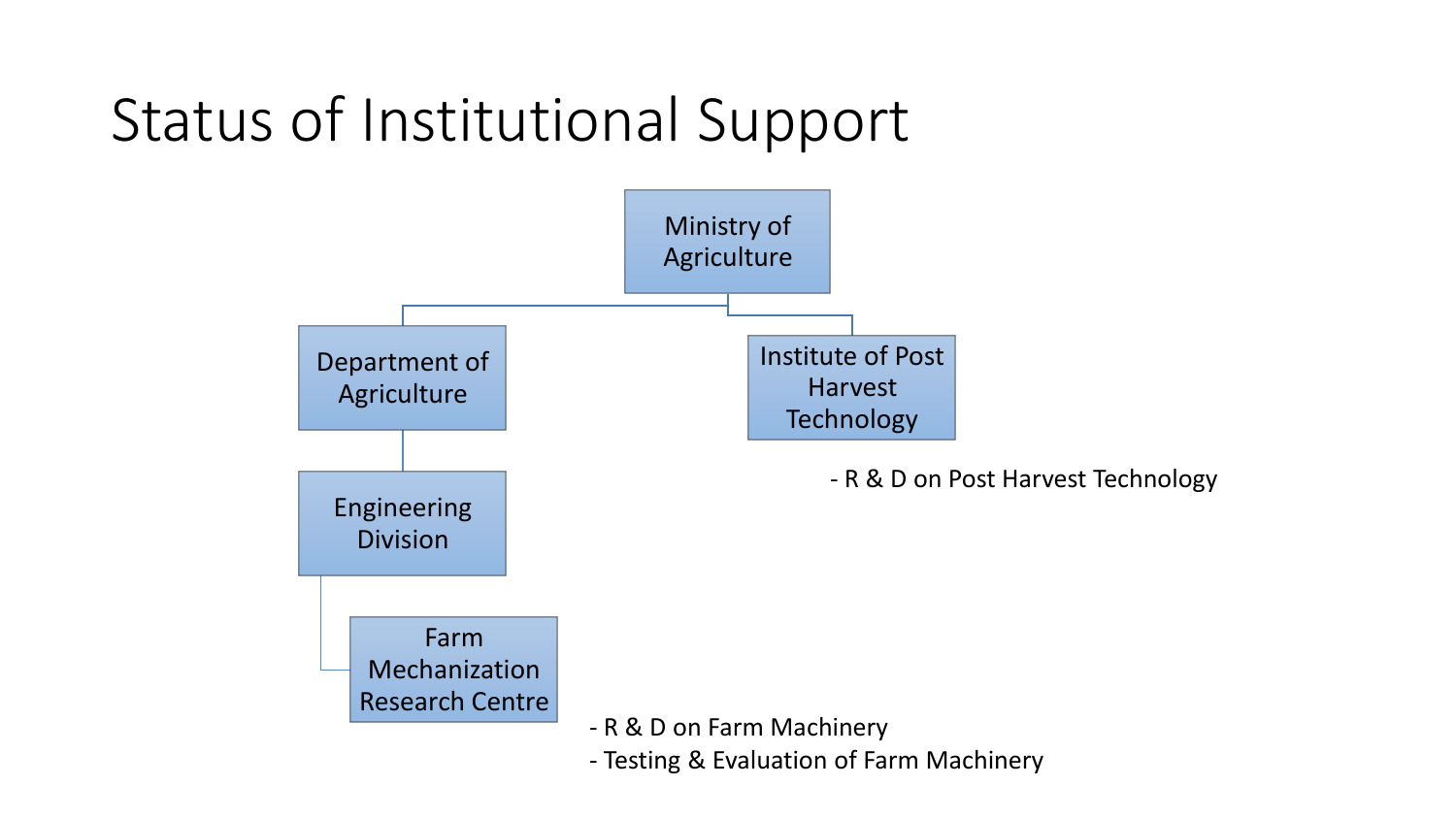#### Farm Machinery Testing and Evaluation

- Types of testing at FMRC
	- 1. Verification of Specification
	- 2. Laboratory Testing
	- 3. Performance Testing
	- 4. Endurance Testing



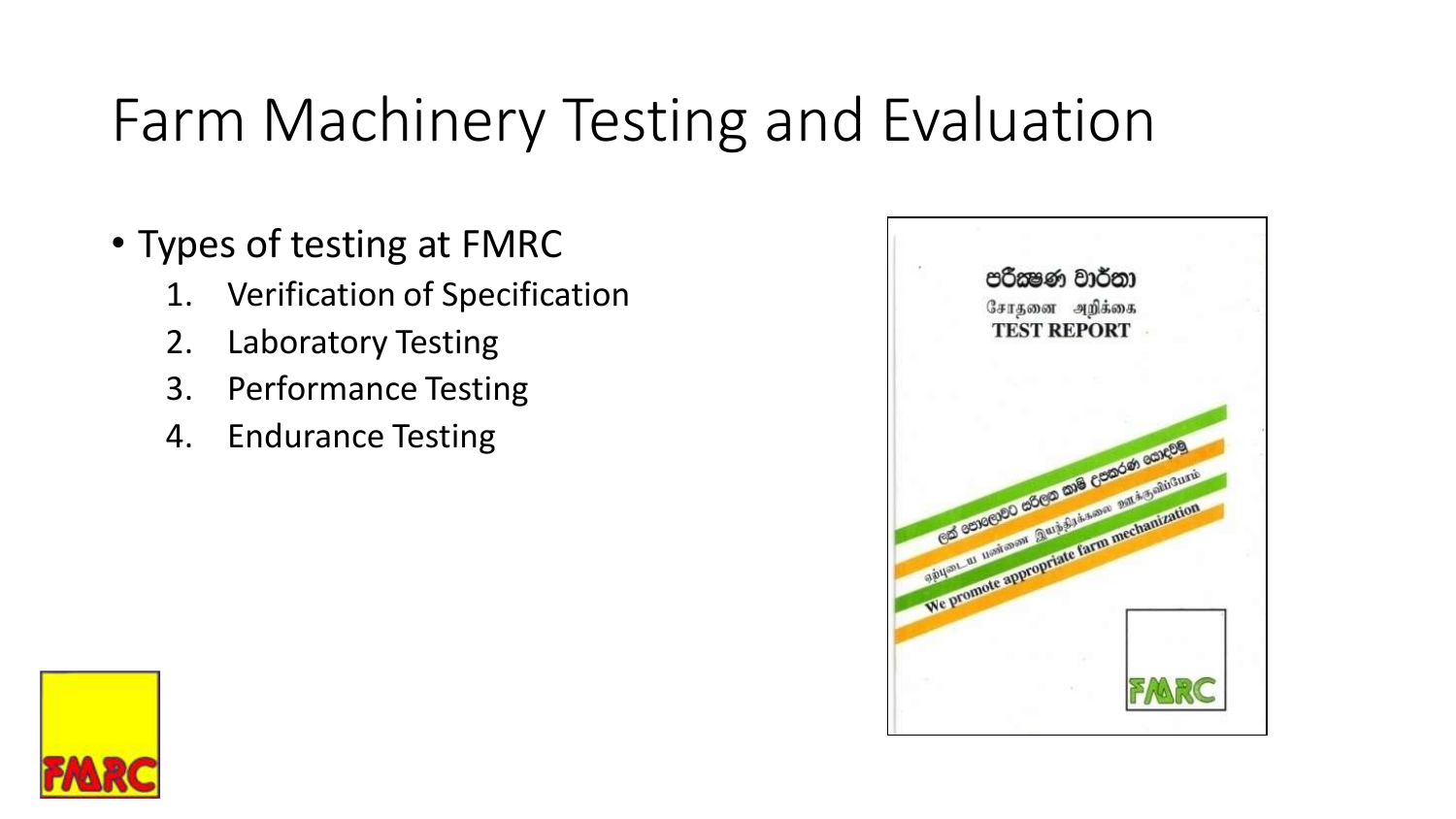#### Contents of FMRC Test Report

- MANUFACTURER'S DETAILS
- TEST METHOD AND PROCEDURE
- VERIFICATION OF SPECIFICATIONS
- RESULTS
	- PERFORMANCE TEST
	- ENDURANCE TEST
- CONCLUSION
- RECOMENDATIONS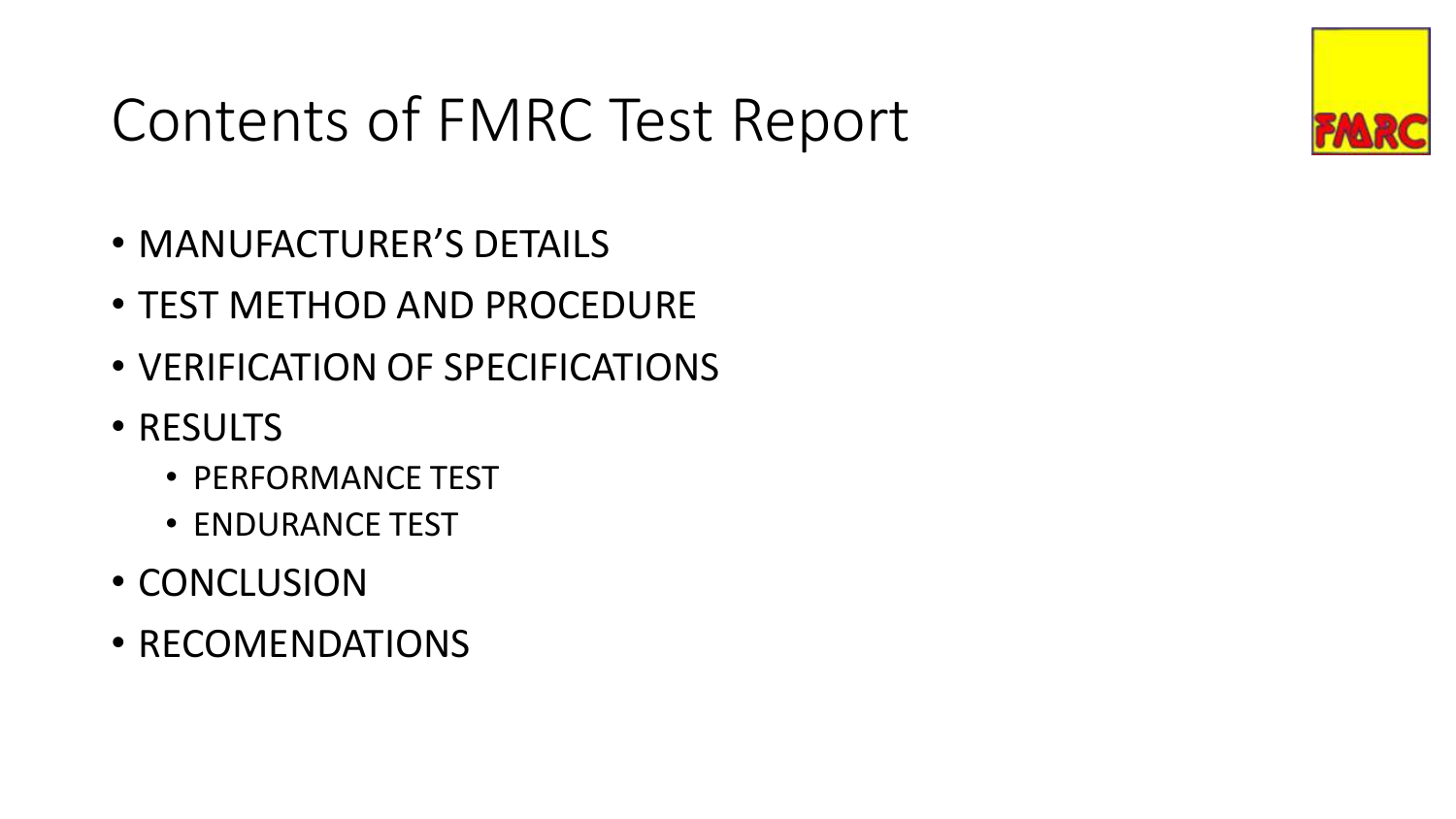#### Status of Institutional Support

- Only State Institutions engaged in R & D of farm Machinery
- Private sector only doing propaganda to promote their products
- Certification of farm machinery is done by Farm Mechanization Research Centre
- Banks and lending agencies consider the test report when providing credit facilities
- State institutions also consider test certificate in their bulk purchases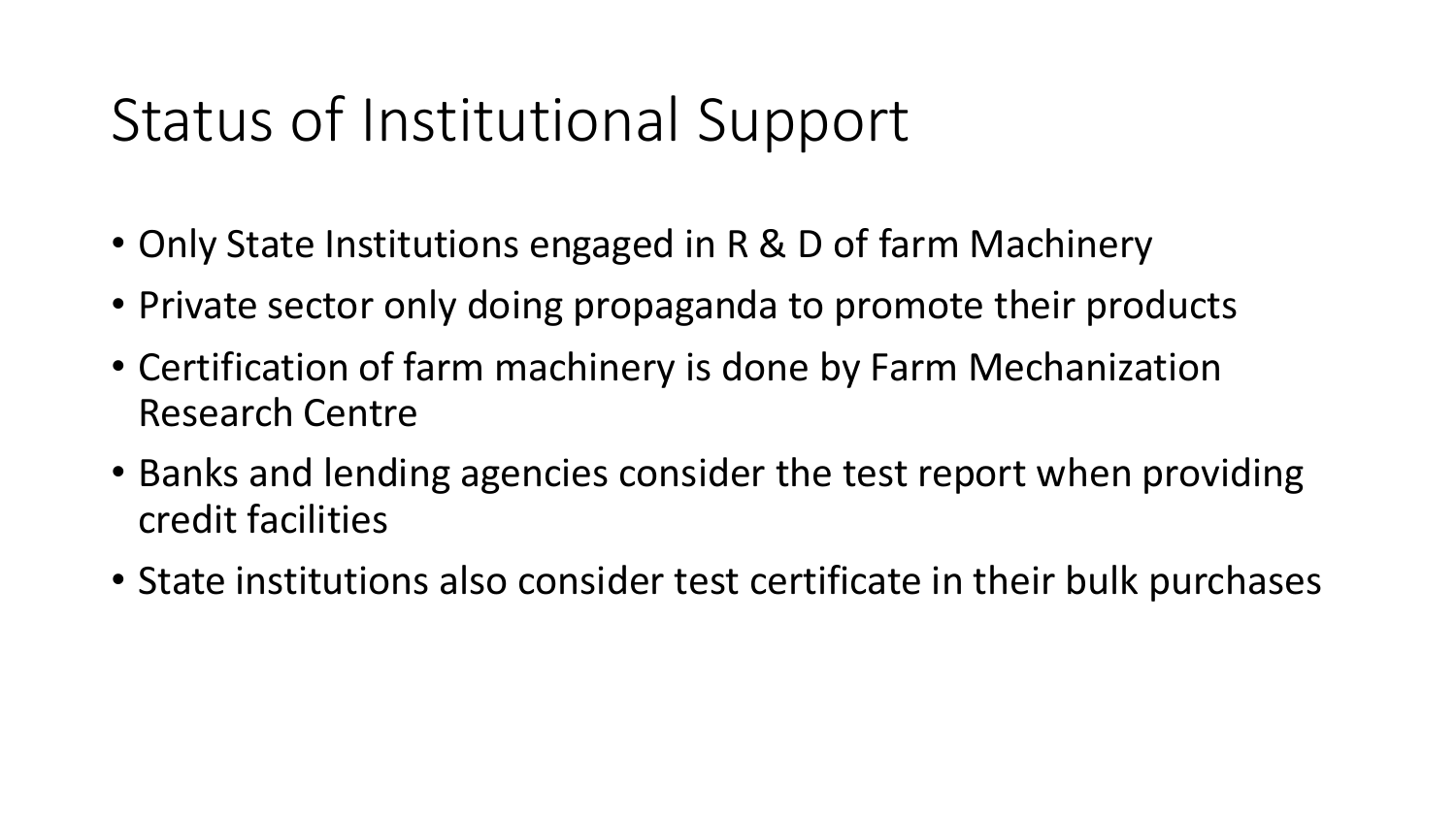#### Infrastructure Facilities

- Regularizing of farm machinery supply is a priority of the Government policy.
- Many farmers complain about the inferior quality and uncertainty of some farm machinery.
- There is a already establish infrastructure faculty for testing & evaluation of farm machinery.
- Instrumentation facility is yet to be updated as same as with the capacity building of the staff.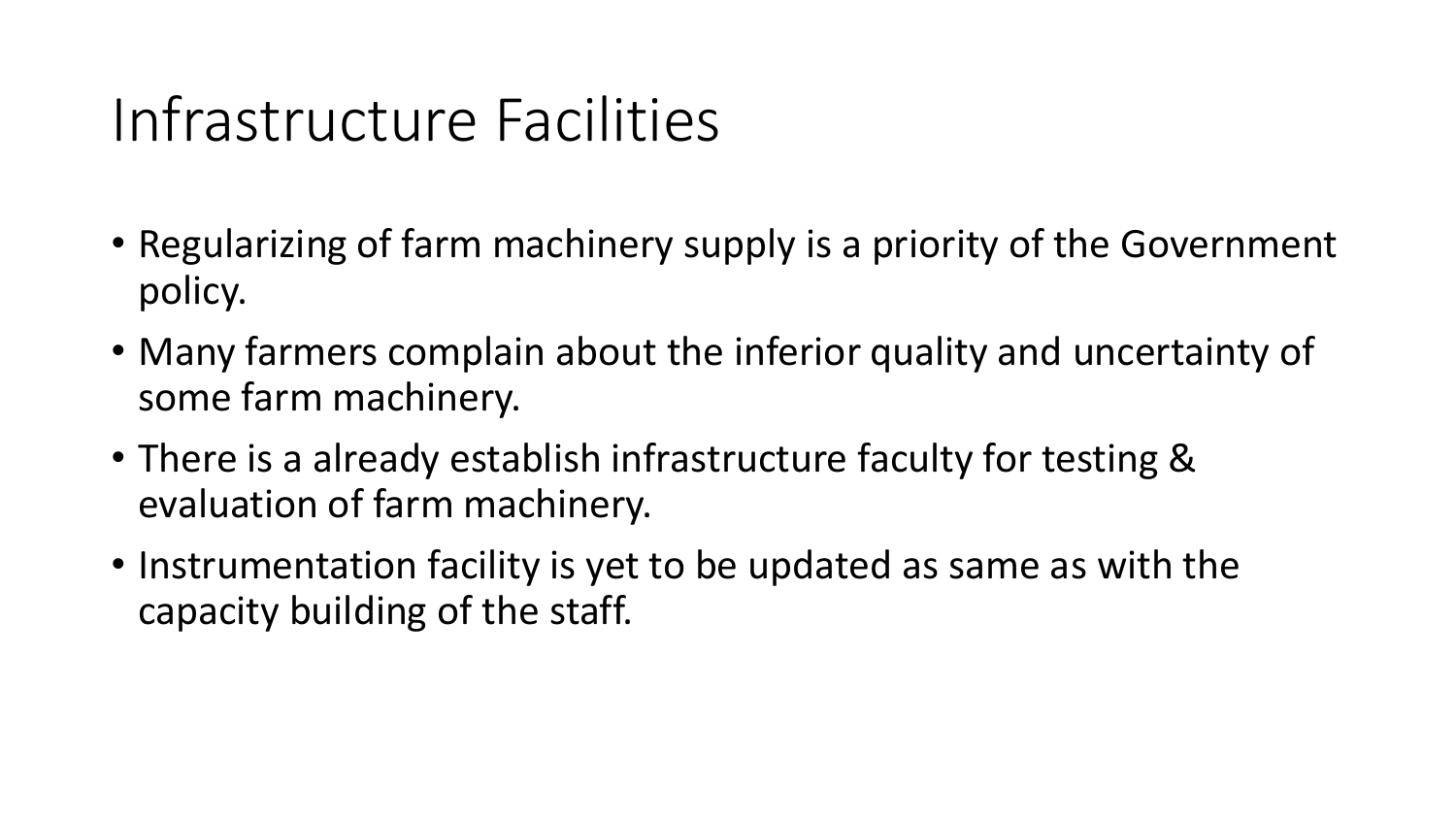#### Status of Machinery Testing Institute

- Only farm Mechanization Research Centre, Department of Agriculture is carrying out testing & evaluation of farm machinery activities in the country.
- It was established as Design and Testing Unit of farm machinery of the Department of Agriculture in 1969.
- Even before inception of RNAM this centre was engaged in testing activities and later adopted RNAM test codes and procedures.
- Certification is not mandatory requirement, most of the machinery suppliers get a certificate as a supportive document as a promotional tool.
- Specific machinery related to plantation sector are tested by the institutes responsible for research & development activities of the sector.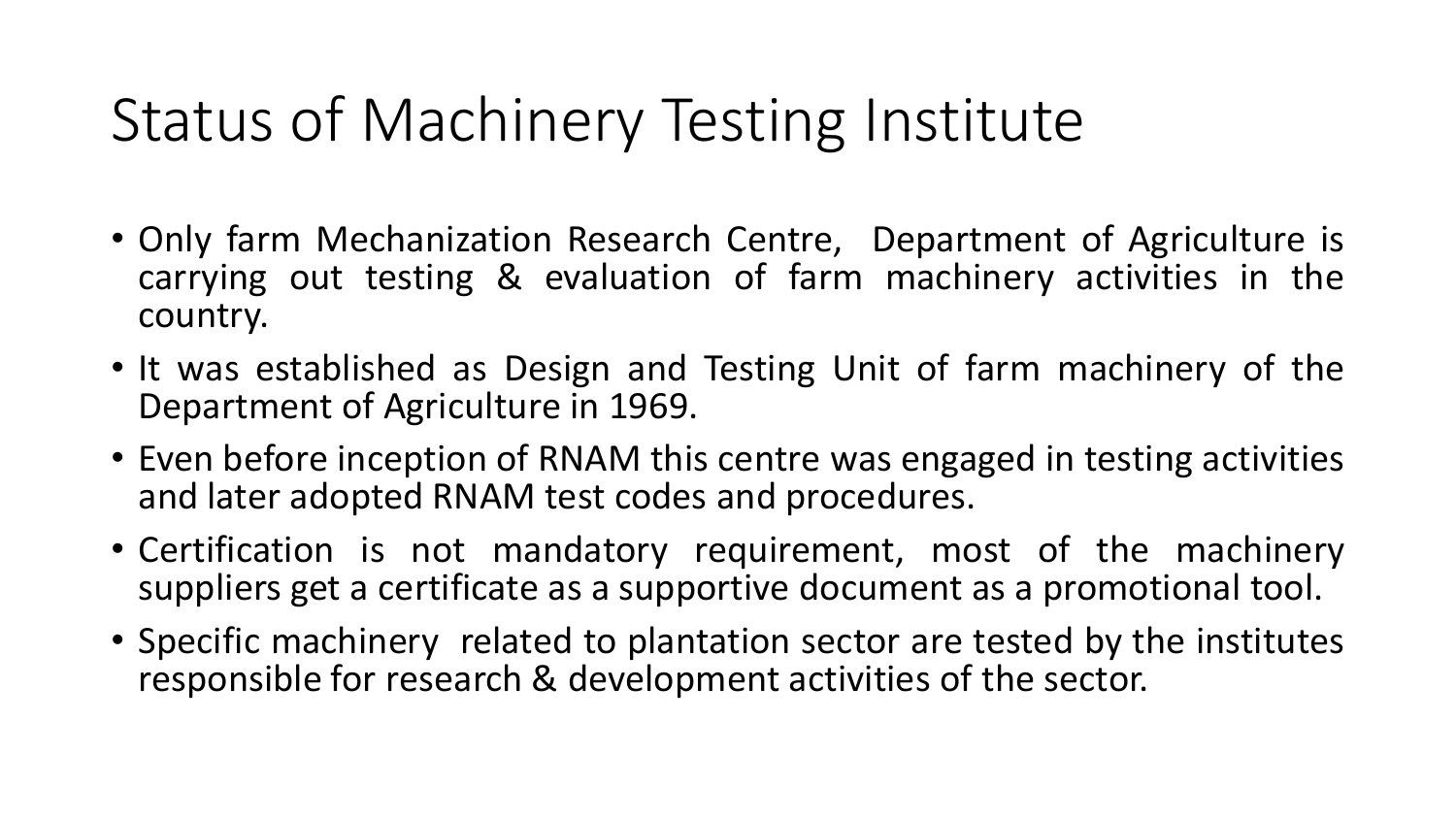#### Policy Matters

- Need of a successful machinery regularization system is being discussed at the cabinet level for implementation.
- A proposal to Issue an import permit for certified machinery (by any recognized Institute) has been forwarded for discussion and it was rejected.
- A new proposal to provide duty free import facility only for certified machinery is being prepared and will be forwarded for cabinet approval.
- A Farm Machinery act is being prepared covering all the aspects in view to protect all stake holders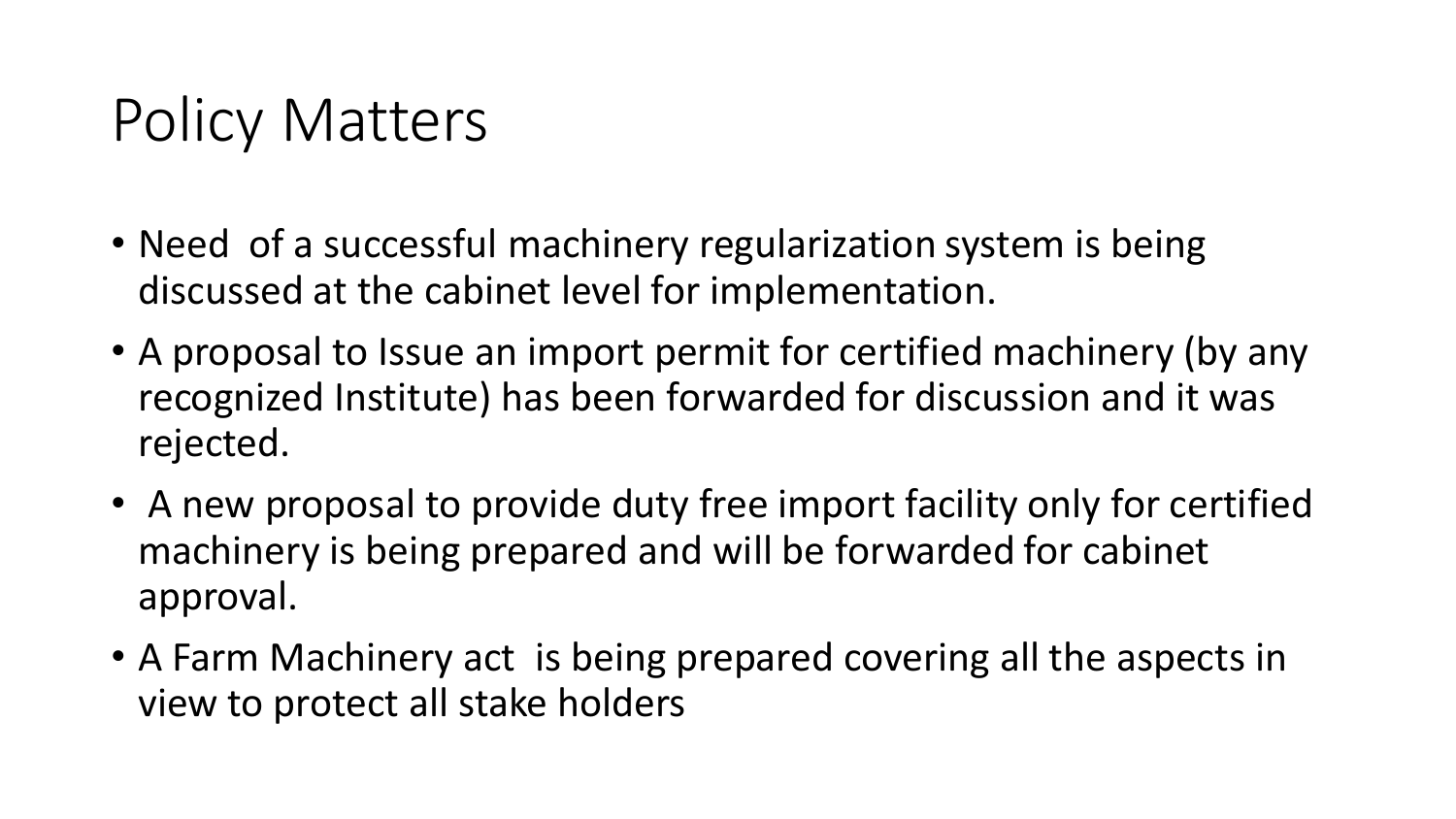#### Suggestions

- Existence of harmonized test codes and procedures is very important
- Test certificate issued by National testing Institutes of other countries has to be recognized by each and every country keeping liberty to test the country specific parameters.
- CSAM should be able to convince the policy makers the role and responsibility of ANTAM